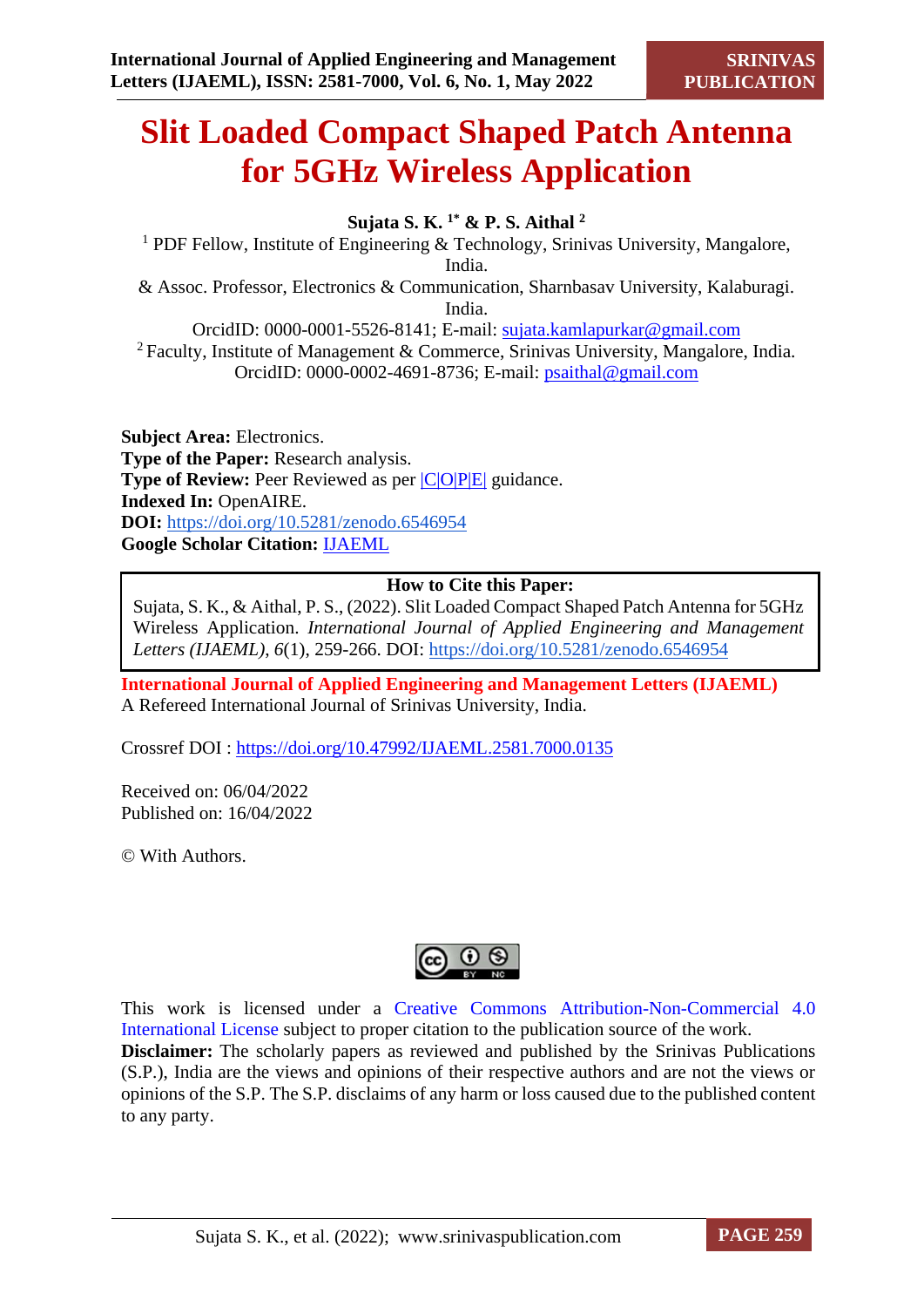# **Slit Loaded Compact Shaped Patch Antenna for 5GHz Wireless Application**

**Sujata S. K.** 1\* **& P. S. Aithal** <sup>2</sup>

<sup>1</sup> PDF Fellow, Institute of Engineering & Technology, Srinivas University, Mangalore, India.

& Assoc. Professor, Electronics & Communication, Sharnbasav University, Kalaburagi. India.

OrcidID: 0000-0001-5526-8141; E-mail: [sujata.kamlapurkar@gmail.com](mailto:sujata.kamlapurkar@gmail.com)

<sup>2</sup> Faculty, Institute of Management & Commerce, Srinivas University, Mangalore, India. OrcidID: 0000-0002-4691-8736; E-mail: [psaithal@gmail.com](mailto:psaithal@gmail.com)

# **ABSTRACT**

**Purpose:** *The study and design of flexible patch antenna with different inset gap width fabricated on RT duriod 5880 substrate for fifth generation wireless application is presented in this article. The patch is composed of slits along the length and width separated by copper ground plane on backside and is directly fed by inset feed. The antennas resonated at multiband characteristics with better return loss (RL) suitable for fifth generation wireless and other indoor communication based applications. Radiation patters are nearly broadsided with a heart like shape for resonant band of frequency.* 

**Design/Methodology/Approach**: T*he antenna is designed using a theoretical framework based on known equations as in literature. To construct and model the various antennas, the Computer Simulation Technology (CST) free student edition is employed.*

**Findings/Result:** *By the proposed simulated models, the slit based patch antenna design 1 has achieved dual band characteristics with bands namely: at fr1 = 4.5 GHz (with return loss up to -30 dB) having bandwidth 1.5% and fr<sup>2</sup> = 10.5 GHz (with return loss up to -26 dB) having bandwidth of 2.2%. Whereas, the design 2 has again dual resonances at lower and higher frequency bands with the reduced return loss up to -23 dB at fr1 = 4.5 GHz having bandwidth 1.5% and fr<sup>2</sup> = 12.5 GHz with return loss up to -17 dB having bandwidth of 14%. Hence, the antenna design 2 has achieved the maximum bandwidth of 14% suitable for wireless applications, RADAR, Fixed-satellite services.* 

**Originality/Value:** *The design of slits cut on patch by varying inset feed width gap on flexible substrate for 5G frequency band is investigated.*

**Paper Type:** *Original Research Contribution.*

**Keywords:** Wireless system, Multiband, RT Duriod, Patch antenna, Slits

# **1. INTRODUCTION :**

Thin, lightweight, high gain simple antennas are key factors in ensuring reliability, portability, mobility in today's wireless communication systems. So, Microstrip antennas meet all these criteria's to be suitable for wireless applications. Huque, M. T. I. et al., (2011), focussed on the microstrip antenna's features which include conformability to the mounting surface, relative ease of assembly, least weight, minimum cost for implementation and a thin projection of copper layer on the surface of the dielectric material. This antenna takes full advantages/ benefits from the concept of PCB technology. The use of microstrip antennas are found in satellite communication applications, radar and medical applications based wireless communication applications [1]. The main drawbacks of the microstrip antenna include constricted bandwidth nearly to 1%, low gain and high Q factor which make the antenna less efficient for 5G based applications. Robert J. Mailloux, et.al., (1981), discussed about the goal of microstrip antenna design is to maximise the desirable bandwidth while lowering the VSWR [2] by decreasing the mismatch between the input and load. This paper also reported the different feed methods so as to improve the characteristics of microstrip antenna. ChengChi Hu et al., (2000) reported an X-band 4*x*1 aperture coupled, series fed, electronically operable microstrip leak wave antenna (LWA) array design with dual beam radiation patterns and two-dimensional (2D) beam

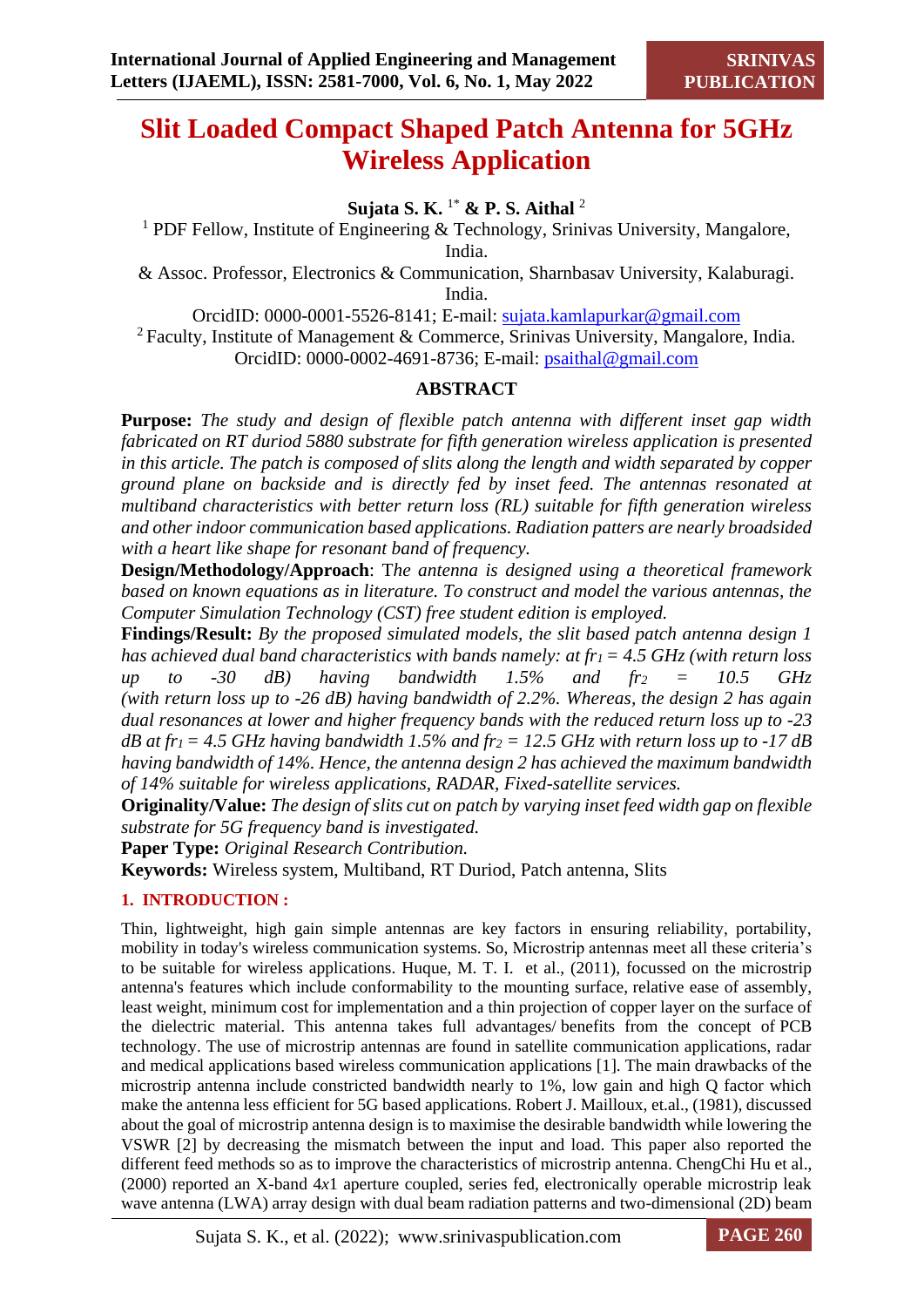## **International Journal of Applied Engineering and Management Letters (IJAEML), ISSN: 2581-7000, Vol. 6, No. 1, May 2022**

scanning capabilities. The proposed antenna array is suitable for wireless communications and radar systems [3]. K. Gi-Cho, et al. (2003) investigated the Ku-band, a linearly polarised microstrip array may achieve excellent efficiency by having correct impedance matching across the array and properly exploiting the corporate and series feeds by microstrip transmission lines. To achieve a somewhat broad bandwidth, the cavity-backed microstrip patch is utilised. In the azimuth orientation, the autotracking Ku-band antenna has created with a very low profile for car rooftop mounting, as well as a reduced production cost [4]. Abbaspour Tamijani, A., & Sarabandi, K. (2003) reviewed the design and manufacturing aspects of an affordable flat-beam steerable-array antenna with a simple design, stating that by way of grouping the elements of an array into a number of sub-arrays that partially overlap the array, and the use of a single-phase phase shifter for each sub-array will result in array size reduction and cost-of- production also [5]. By the use of moment method technique, the zero surface impedance and scattering characteristics of a patch antenna are investigated by Boufrioua A. and Benghalia A. (2006) [6]. The integral equation of the current is derived using the electric field boundary condition. Radar scattering cross-section (RCS) of the microstrip antenna as well as the effect of surface resistance and uniaxial substrate were studied. K. C. Lo and Y. Hwang. (1997), studied that compact version the patch antennas can be obtained (i.e., smaller in size) by using high permittivity materials [7] to be used in 5G applications. J. M. Rathod (2010), developed a 750 MHz centre frequency microstrip rectangular patch antenna on FR4 PCB dielectrics. The antenna employed a probe feed approach to feed power via a semi rigid coaxial cable with a 50-ohm impedance, with a completely copper plated PCB serving as the patch's ground plane [8]. The measure the radiation pattern, resonant frequency, bandwidth of an imperfectly conductive annular microstrip printed on a uniaxial anisotropic substrate, a full-wave approach was used [9] by Barkat O. and Benghalia A. (2009). The Galerkin's approach was also used to solve E-field integral equation. High efficiency and gain at millimeter wavelengths are the characteristics exhibited by microstrip superconductors. The results are compared to previously published data and are determined to be very similar [9]. Choon Sae L. and Kuo-Hua. T. (2005) explored hybrid antennas for broadband wireless devices with constrained antenna size. The prototype antenna has a bandwidth of 23.5 % and a steady radiation pattern with little cross-polarization. [10]. Islam, M. F. et al. (2010), presented a coaxially-fed singlelayer small dual band (C- and X-band) microstrip patch antenna capable of having dual-polarized radiation for use in airborne synthetic aperture radar (SAR) systems. With a VSWR of less than 2, the constructed antenna reaches impedance bandwidths of 154 MHz ( $f0 = 6.83$  GHz) and 209 MHz ( $f0 =$ 9.73 GHz) [11].

In the current work, the design of flexible patch antenna with different inset gap width fabricated on RT duriod 5880 substrates for fifth generation wireless application is carried out. The proposed design is able to function in at least more than two other frequency ranges satisfactorily, with wide bandwidth and better return loss. Details of the modelled antennas are described.

#### **2. OBJECTIVE OF THE PAPER :**

This work aimed to design antennas on RT Duriod 5880 material with slits cut on the patch to achieve the desired resonance suitable for fifth generation applications in lower frequency. In addition to the paper as listed in the literature review, so the designs are carried out within simulation constraints. The methodology applied in the designs will be studied to meet the following objectives:

- (1) To study antenna characteristics like RL, 2D and 3D Radiation plots, SWR and current distribution.
- (2) Slit-patch antenna compact design with inset excitation method.
- (3) Modelling of antenna designs suitable for 5G wireless applications using computer simulation software (student edition).
- (4) For antenna design in low frequency 5 GHz with varying inset width of the copper patch.
- (5) To obtain multiple resonance with better SWR.

#### **3. ANTENNA DESIGN PROCEDURE :**

Antenna performance and its accuracy is always proportional to its size The resonant frequency, RL, SWR and factors are impacted by the chosen dimension of microstrip antenna. Firstly, convention design with inset-fed patch is considered and then slits are cut of this patch surface keeping its length and width unchanged. All prototypes are fed by a 50  $\Omega$  conventional connector in the CST software (student version) and are implemented on RT duriod 5880 substrate dielectric material.

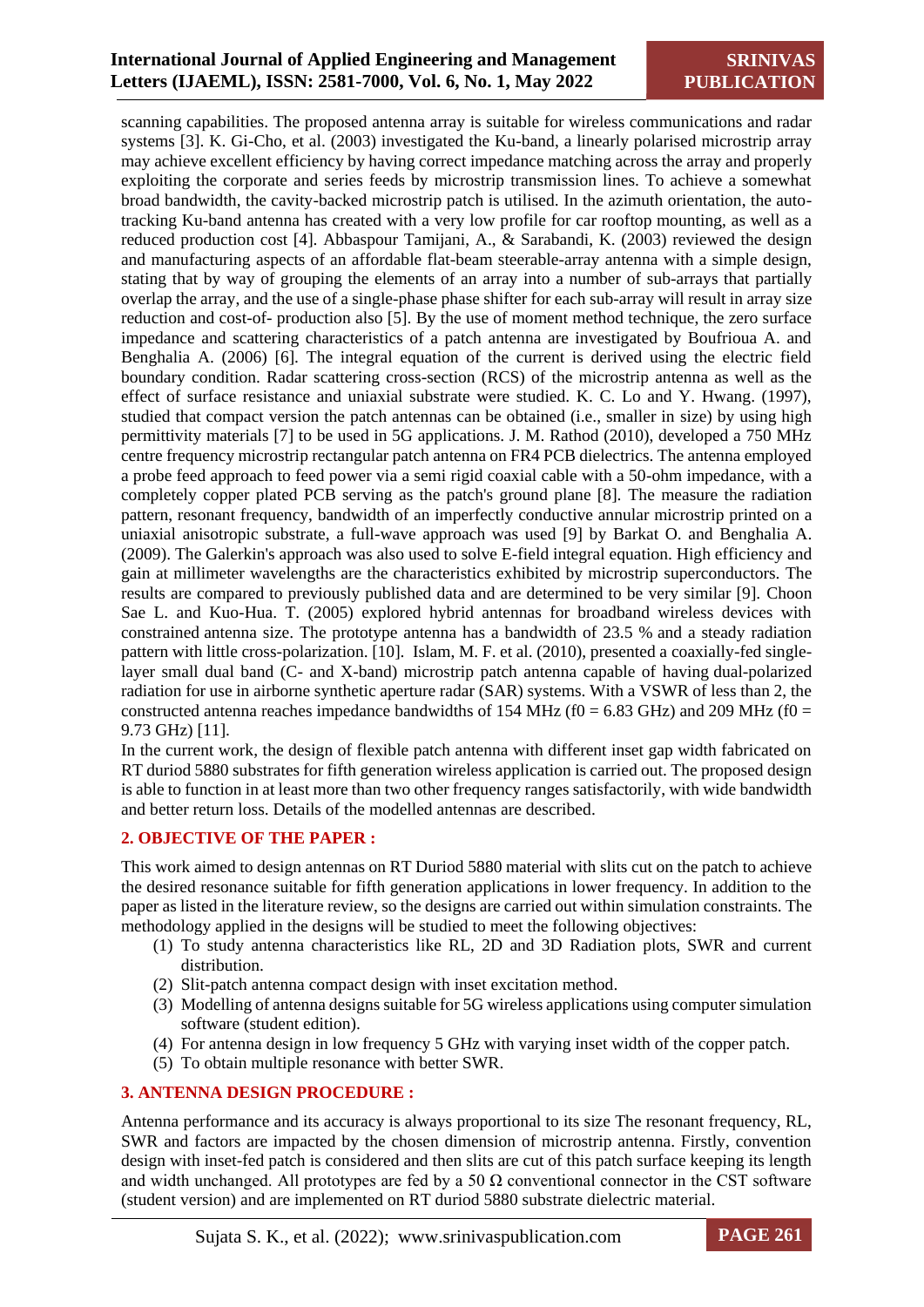To obtain efficient performance of patch, initially, patch (length *x* width) has to be mathematically calculated by equation 1&2 [12].

1 W 2f 2 *r r c* ---------- (1)

The antenna patch length equation is written as,

$$
L = \frac{c}{2f_r\sqrt{\varepsilon_r}} - 2\Delta l \tag{2}
$$

At chosen frequency of operation, 5 GHz, the calculation yielded, the patch length and width (*A x B*) of the patch is (19.98 *x* 23.70 mm). The length and width of inset fed is optimized to get the better results as depicted in fig.1. The patch is designed on RT duriod 5880 substrate material of thickness h  $= 0.5$ mm and permittivity  $\varepsilon_r = 2.2$ . The slit dimensions are considered as a factor of free space wavelength  $(\lambda_o)$  as compared with conventional antenna intended design frequency i.e., 5 GHz.



**Fig.1:** Geometry of Patch -top view. a) Conventional design, b) Design 1, & c) Design 2

The slit lengths and widths of design 1 and 2 are same  $(C)$  are 1 mm and  $(D) = 0.5$  mm keeping the length, width of patch, inset feed line length and width unchanged as compared to the conventional design. In design 1, the inset gap in terms of width (*Y*) is increased to 0.4mm and in design 2, the inset gap in terms of width (*Z*) is decreased to 0.1mm as compared to the calculated inset gap in terms of width  $(X = 0.2$ mm).

#### **4. RESULTS & DISCUSSION :**

The plot of RL with resonant frequency (*fr*) less than -10 dB of the designed antennas, which operate in 1 GHz to 20 GHz is shown in figure 2. Before and after cut of slits on patch, the fundamental resonant frequency splits into dual frequency bands in 1GHz-20GHz spectrum band. Figure 3 depicts the variations of return loss vs. frequency of a conventional design. In this case, first resonance is seen at fr1 = 5GHz, relatively to the specified 5GHz design frequency and so validates the design, as shown

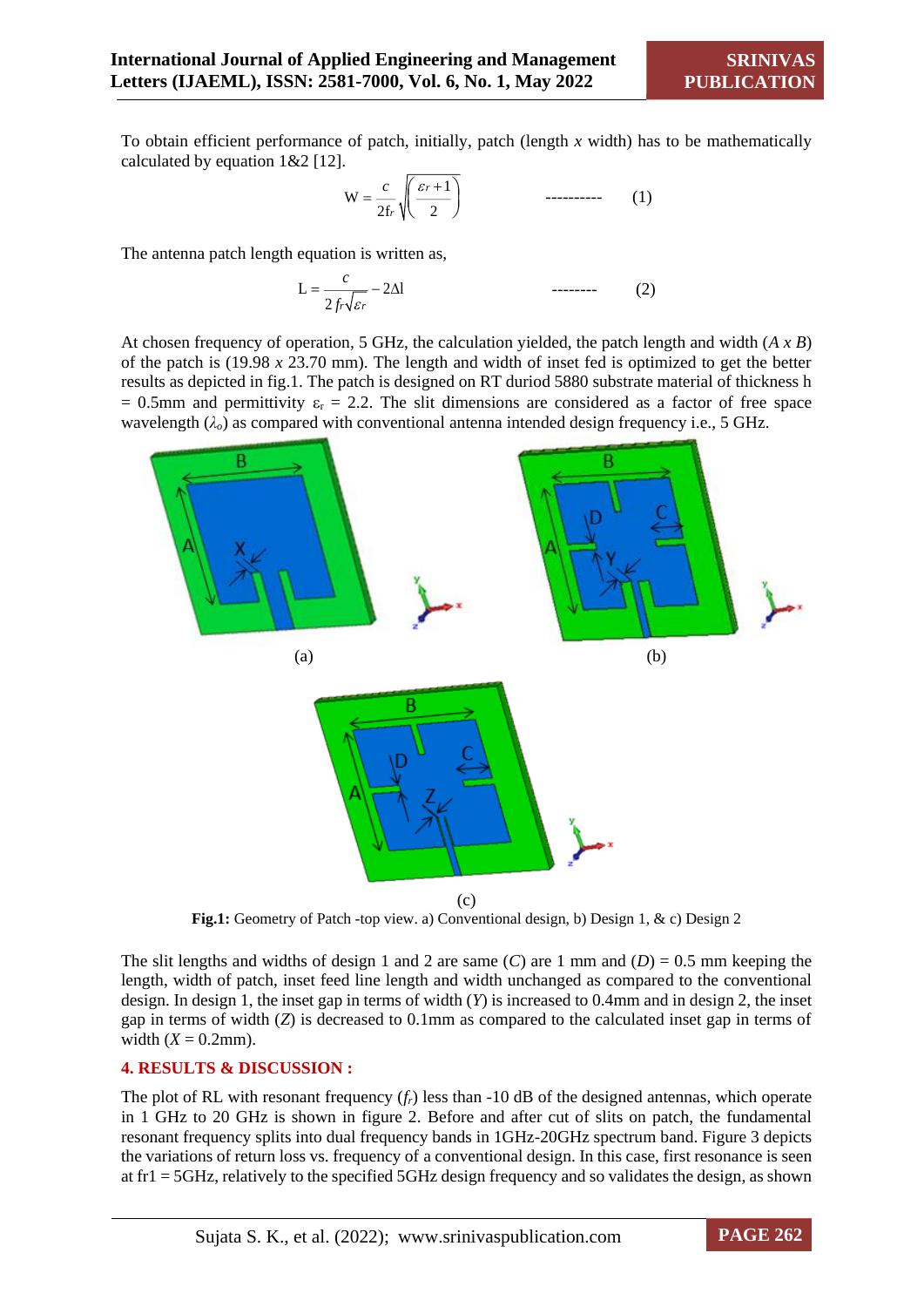in the diagram. The bandwidths are calculated using the formula [3]. The bandwidth of conventional antenna is about 1 %.



**Fig. 2:** RL Vs frequency of all three proposed antennas

The antenna resonates at five distinct resonances at fr<sub>1</sub> = 5 GHz (having RL= -18dB), fr<sub>2</sub>=9GHz (having RL= -17dB), fr<sub>3</sub> = 12.5 GHz (having RL= -39dB), fr<sub>4</sub> = 14 GHz (having RL=-27dB), fr<sub>5</sub> = 18.8 GHz (having RL= -32dB) with corresponding impedance bandwidths of  $BW_1 = 0.9$ %,  $BW_2 = 1.8$ %,  $BW_3 = 3.5$  %,  $BW_4 = 3.8$  % for RL= -29.30 dB,  $BW_5 = 12$  % respectively for the conventional design as in figure 2. Later, four slits are cut on the patch surface with retaining similar patch dimensions as that of conventional design with increased inset gap of the feed which is as shown in the figure 1.(b). With this configuration, the proposed antenna i.e., design 1, resonates for dual band response with the reduced return loss upto -30 dB at fr<sub>1</sub> = 4.5 GHz having bandwidth 1.5% and fr<sub>2</sub> = 10.5 GHz with return loss upto -26 dB having bandwidth of 2.2%.



**Fig. 3:** Surface Current View (SCV) at 5GHz. a) Conventional design, b) Design 1, and c) Design 2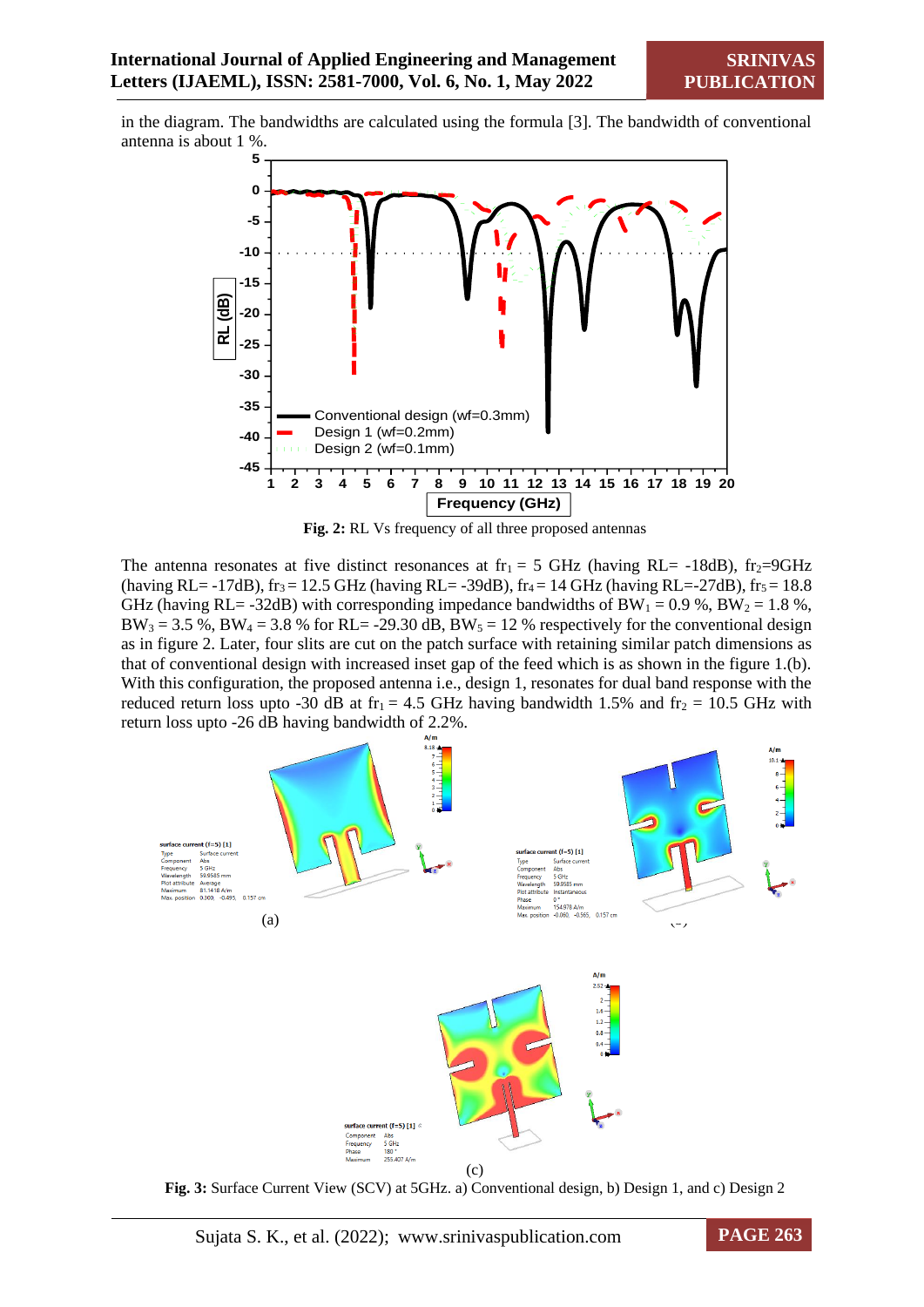The design 2 shows the patch with four slits which are cut on the patch surface but now the width of the inset gap of the feed is decreased by retaining similar patch dimensions as that of conventional design which is as shown in the figure 1.(c). With this configuration, the proposed antenna i.e., design 2, resonates for dual band response with the reduced return loss up to -23 dB at  $fr_1 = 4.5$  GHz having bandwidth 1.5% and fr<sub>2</sub> = 12.5 GHz with return loss up to -17 dB having bandwidth of 14%. The proposed antenna i.e., design 2 has achieved the maximum bandwidth of 14% suitable for wireless applications.

The Surface Current View (SCV) designs for conventional design, design 1, design 2 are shown in Figure 3. The surface currents are found to be more near the feed and along the patch-width as shown in figure 3(a). The surface currents slightly diminish near the feed with as the inset gap between the feed is increased but notably the currents also get excited on the portion of slits which are cut along the width of patch surface as shown in fig.3(b). The surface currents get more accumulated when the inset feed width gap is decreased to a minimum value (wf=0.1mm) and also along the slits cut on the width of patch surface making it a wide bandwidth antenna resonating at low frequency useful for wireless applications.



**Fig. 4:** 2D and 3D radiation patterns at 5GHz. a) Conventional design, b) Design 1, and c) Design 2

It is quite clear that, the all the three radiation plots as depicted in 2D and 3D nature at their respective resonance are nearly broadsided in nature with less cross polar levels for the proposed design as shown in figure 4. Figure 5 shows the plots of SWR which are less than 1.5 at respective resonant frequencies of all the three designs of the antenna which signifies less reflected power back to the antenna and also

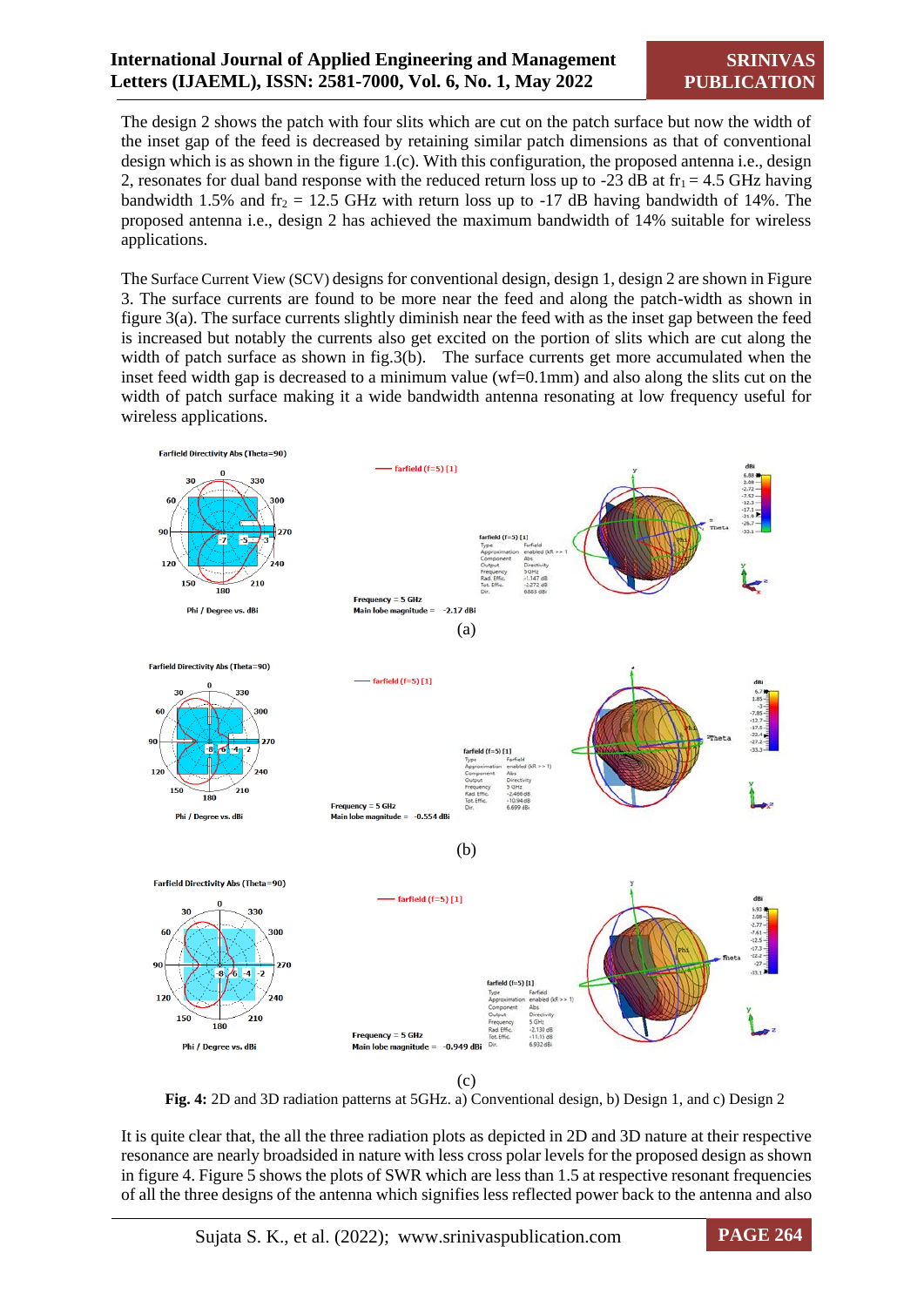it is quite clear that the resonant frequency point which confirms a better match of input and load properties.



**Fig. 5:** SWR curve. a) Conventional design, b) Design 1, and c) Design 2

#### **5. CONCLUSION :**

The dual band characteristics of the slit-based patch antennas are proposed in this study. The design 1 has dual resonances at  $fr_1 = 4.5$  GHz (RL= -30 dB) having bandwidth of 1.5 % and  $fr_2 = 10.5$  GHz (RL= -26 dB) having bandwidth of 2.2 % and the design 2 includes two resonances at lower and higher frequency bands, with reduced return loss up to -23 dB at fr1 = 4.5 GHz and bandwidth of 1.5 %, and return loss up to -17 dB at fr2 = 12.5 GHz and bandwidth of 14 % for VSWR less than 1.5.

#### **REFERENCES :**

- [1] Huque, M. T. I., Hosain, M. K., Samad, F., & Alam, M. S. (2011). Design and simulation of a low-cost and high gain microstrip patch antenna arrays for the X-band applications. In *International Conference on Network Communication and Computer ICNCC, New Delhi, India*. [Google Scholar](https://scholar.google.com/citations?view_op=view_citation&hl=en&user=-6Ql55sAAAAJ&citation_for_view=-6Ql55sAAAAJ:TQgYirikUcIC) ×
- [2] Mailloux, R., McIlvenna, J., & Kernweis, N. (1981). Microstrip array technology. *IEEE Transactions on Antennas and Propagation*. *29*(1), 25-37. DOI: [10.1109/TAP.1981.1142525.](https://doi.org/10.1109/TAP.1981.1142525) [Google Scholar](https://ieeexplore.ieee.org/abstract/document/1142525) ×